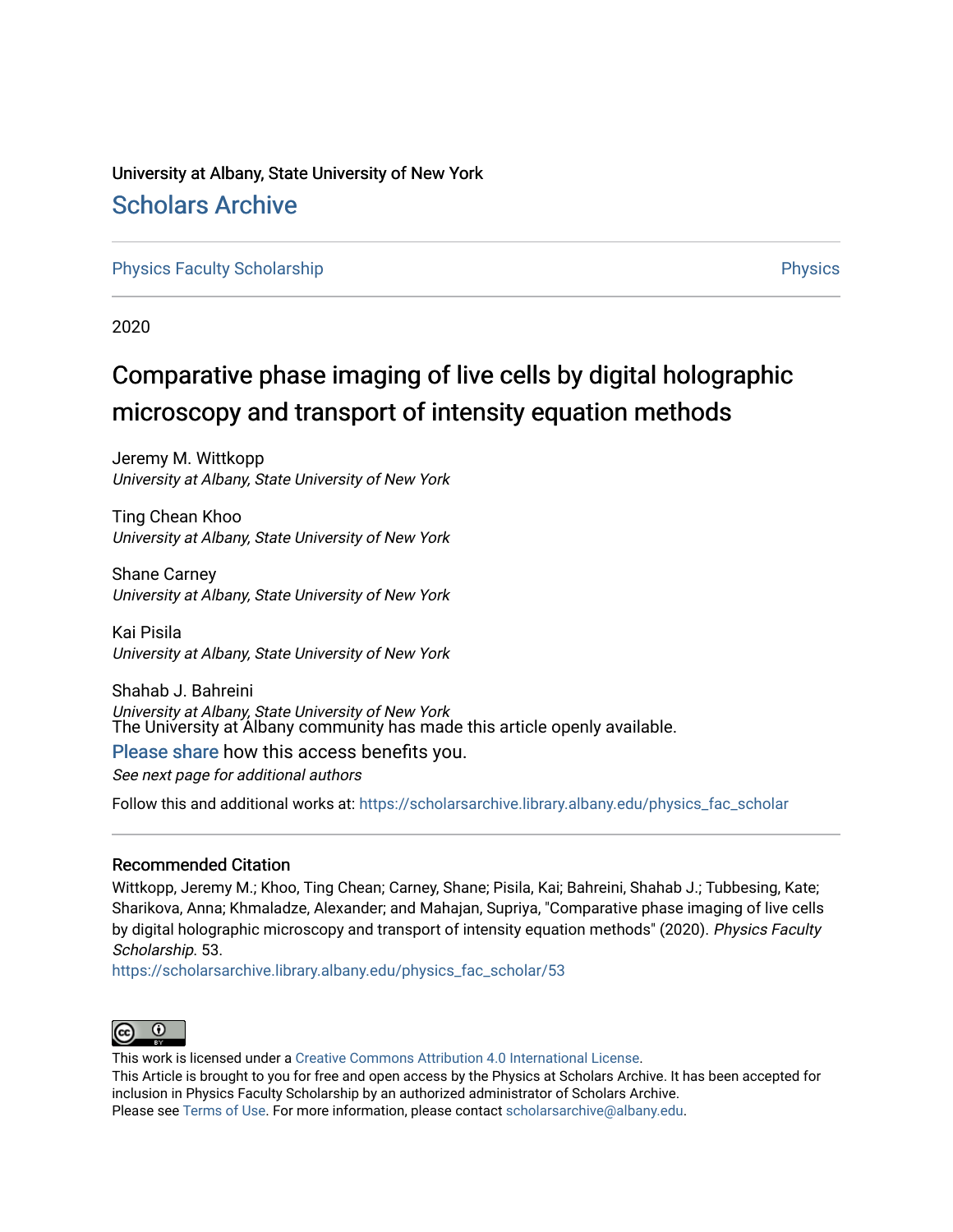## Authors

Jeremy M. Wittkopp, Ting Chean Khoo, Shane Carney, Kai Pisila, Shahab J. Bahreini, Kate Tubbesing, Anna Sharikova, Alexander Khmaladze, and Supriya Mahajan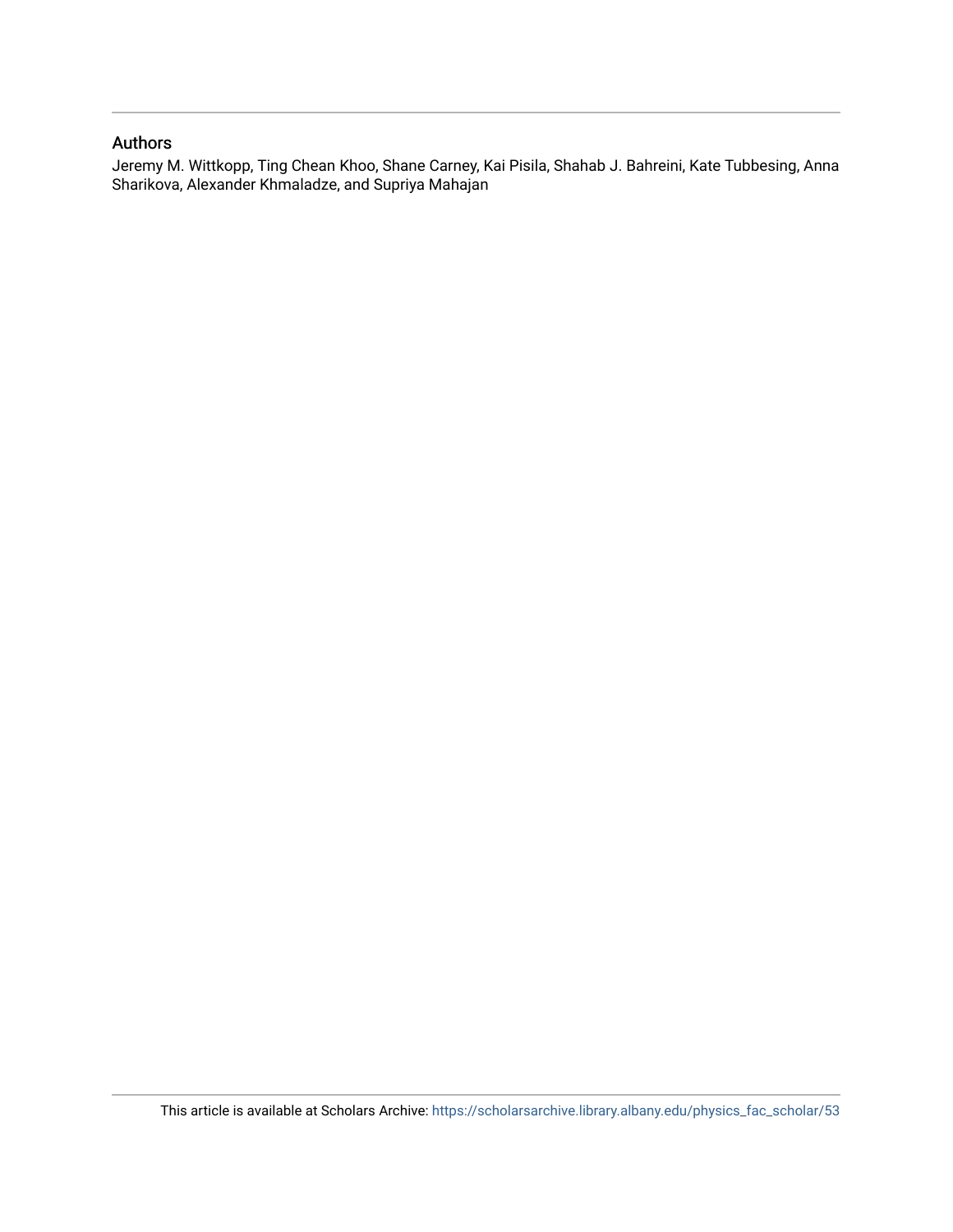

# **Comparative phase imaging of live cells by digital holographic microscopy and transport of intensity equation methods**

**JEREMY M. WITTKOPP, <sup>1</sup> TING CHEAN KHOO, <sup>1</sup> SHANE CARNEY, 1 KAI PISILA, <sup>1</sup> SHAHAB J. BAHREINI, <sup>1</sup> KATE TUBBESING, 1,2 SUPRIYA MAHAJAN, <sup>3</sup> ANNA SHARIKOVA, <sup>1</sup> JONATHAN C. PETRUCCELLI, 1 AND ALEXANDER KHMALADZE1,\***

*<sup>1</sup>Department of Physics, SUNY University at Albany, 1400 Washington Avenue, Albany, NY 12222, USA <sup>2</sup>Department of Molecular and Cellular Physiology, Albany Medical College, 47 New Scotland Avenue, Albany, NY 12208, USA*

*<sup>3</sup>Department of Medicine, SUNY University at Buffalo, 875 Ellicott Street, Buffalo, NY 14203, USA \*akhmaladze@olbany.edu*

**Abstract:** We describe a microscopic setup implementing phase imaging by digital holographic microscopy (DHM) and transport of intensity equation (TIE) methods, which allows the results of both measurements to be quantitatively compared for either live cell or static samples. Digital holographic microscopy is a well-established method that provides robust phase reconstructions, but requires a sophisticated interferometric imaging system. TIE, on the other hand, is directly compatible with bright-field microscopy, but is more susceptible to noise artifacts. We present results comparing DHM and TIE on a custom-built microscope system that allows both techniques to be used on the same cells in rapid succession, thus permitting the comparison of the accuracy of both methods.

© 2020 Optical Society of America under the terms of the [OSA Open Access Publishing Agreement](https://doi.org/10.1364/OA_License_v1)

#### **1. Introduction**

Digital Holographic Microscopy (DHM) is an established real-time, high resolution quantitative phase contrast imaging technique. It is based on the interferometric detection of phase changes of a light wave that passes through, or is reflected from, a microscopic sample. The intensity of light passing through a nearly transparent sample, such as a cell, changes little, but the light slows down inside the sample in proportion to its index of refraction, resulting in a significant phase change. DHM converts these phase changes into intensity variations, which are recorded by an imaging detector. Since the phase change indicates a change in the optical path length, or optical thickness, a height profile of the sample can be deduced. It is, therefore, especially advantageous in mapping the height profile of mostly transparent samples ("pure phase" objects), such as individual cells grown in a monolayer on a transparent surface [\[1–](#page-10-0)[8\]](#page-11-0).

Other useful properties of digital holographic microscopic imaging are the ability to numerically focus on a surface of the sample from a single image frame, and the ability to digitally correct for various imperfections in the imaging system. For example, the curvature mismatch between the reference and object beams can be numerically compensated [\[1](#page-10-0)[,2,](#page-11-1)[9](#page-11-2)[–14\]](#page-11-3) and the process for such numerical compensation can be automated (as discussed below), significantly simplifying the operation of a digital holographic microscope.

DHM uses a high-resolution digital camera to acquire a hologram. After the intensity information is recorded, it is encoded as an array of numbers representing the intensity of the optical field. To extract the phase map of the cell from the hologram, it is necessary to numerically propagate the optical field along the direction perpendicular to the hologram plane, until the object is in focus. In this work, this is done using angular spectrum method. By calculating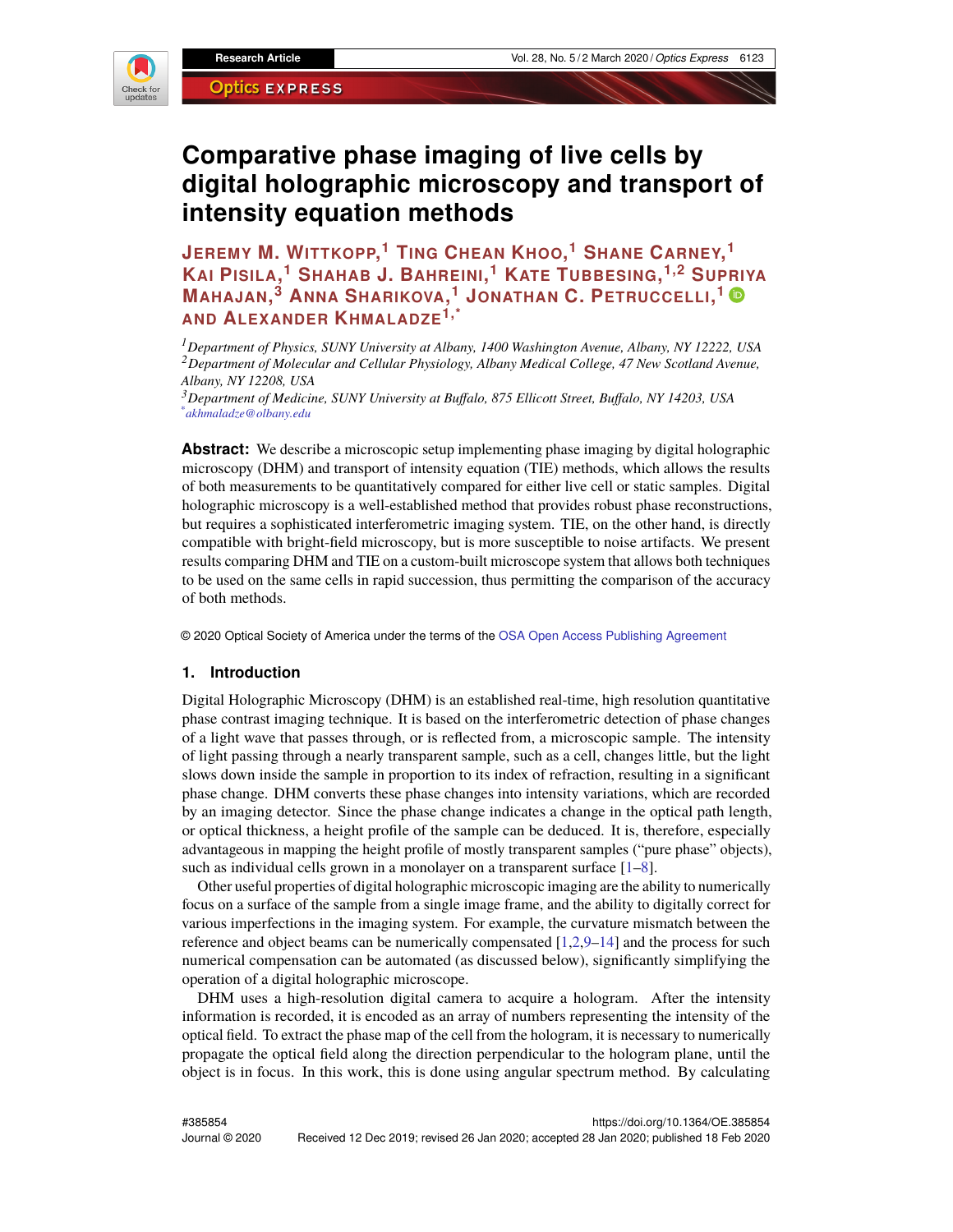the final complex optical field and extracting the phase, the optical thickness map of the cells is created. Coupled with many phase unwrapping algorithms, DHM is becoming a routine method for inspection of microstructures [\[15\]](#page-11-4) and biological systems on a nanometer scale [\[8\]](#page-11-0).

DHM allows simultaneous measurement of thickness of individual cells and monitoring of many cells within the field of view with nearly real-time resolution. In principle, the speed at which the digital holograms are acquired is limited only by the frame rate of the camera, although numerical propagation and, in some cases, software-based phase unwrapping may require substantial processing power, especially for larger images of samples with complicated height profiles.

Transport of intensity equation (TIE) phase imaging is, like DHM, a high resolution computational imaging technique capable of near-real-time 3D surface and thickness reconstructions [\[16–](#page-11-5)[18\]](#page-11-6). However, the TIE offers several advantages as compared to DHM and other interferometric techniques. Rather than using the interferometric combination of multiple beams of light, it relies simply on free-space propagation of a single beam, which is itself a form of self-interference, to render phase measurable. While DHM requires significant spatial stability, i.e. that the interfering beams remain aligned to within fractions of a wavelength (hundreds of nanometers) during the measurement, the TIE requires much less, only that the single beam be held stationary with respect to the camera's pixels (typically several microns).

For pure phase specimens, in addition to the knowledge of the mean wavelength of the illumination, the camera pixel size and system magnification, the TIE requires only a single defocused, bright-field image acquired at a known defocus position. Since all intensity variations in the defocused image are due to the phase of the specimen, this can be used to reconstruct the specimen's phase profile. For non-transparent specimens, the TIE requires instead two images with different levels of defocus in order to separate phase- and absorption-induced intensity variations. For robustness, however, three images are typically acquired: one in focus and two defocused symmetrically about the specimen plane [\[19\]](#page-11-7). Phase is then retrieved by solving a second order linear elliptic partial differential equation using the acquired images as input. This can be performed in near-real-time on modern computers using fast Fourier transform (FFT) algorithms [\[20\]](#page-11-8). The retrieved phase is naturally unwrapped and can readily measure variations of optical thickness greater than one wavelength.

Another advantage of the TIE over interferometric methods is its natural compatibility with commercial bright-field microscopes. Defocus can be implemented rapidly via a motion controller, either utilizing the microscope's own focus control or by shifting the position of the imaging camera. Alternatively, real-time imaging can be obtained by utilizing beam splitters [\[21,](#page-11-9)[22\]](#page-11-10), a programmed phase mask [\[23\]](#page-11-11), or a tunable lens [\[24\]](#page-11-12) to acquire the defocused images without physical defocusing. The TIE is also significantly more robust than DHM to reduced spatial and temporal coherence of the light source, and is compatible with most sources of illumination including LED and broadband incandescent sources [\[25](#page-11-13)[–27\]](#page-11-14). Additionally, since it is compatible with spatially partially coherent illumination, TIE phase microscopy has been shown to produce phase reconstructions with resolution exceeding the coherent diffraction limit [\[28\]](#page-11-15). The TIE has been demonstrated to produce useful quantitative phase reconstructions of biological samples in conventional microscopes [\[29–](#page-11-16)[31\]](#page-12-0).

Since the TIE is a less well-established technique, TIE microscopes are typically validated by using static, known phase targets such as binary phase masks or microlens arrays [\[21](#page-11-9)[,23–](#page-11-11)[25,](#page-11-13)[29](#page-11-16)[,31\]](#page-12-0). While TIE is capable of producing accurate reconstructions of such targets, these may not provide an accurate assessment of its capability at retrieving the phase of live cells. As such, having a "gold standard" in the form of the better-established DHM phase image to serve as a reference yields a useful comparison. While earlier studies have provided comparisons of DHM and TIE [\[32,](#page-12-1)[33\]](#page-12-2), none to our knowledge has attempted to compare the two methods quantitatively in imaging live cells.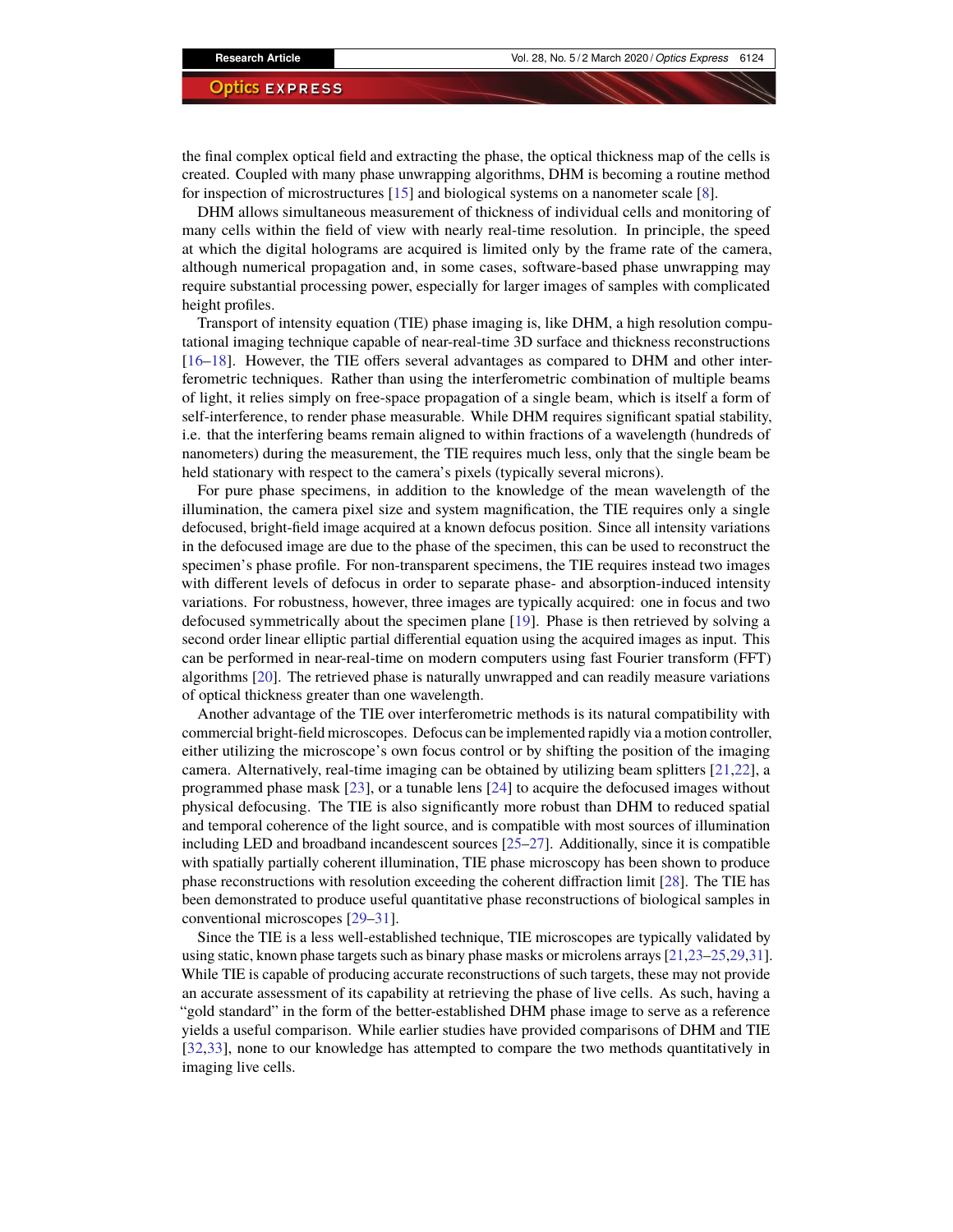#### **2. Digital holographic and transport of intensity equation phase imaging**

### *2.1. Automated Fourier filter selection and curvature correction for digital holographic microscopy*

In order to generate an accurate phase profile from the raw data collected from the camera, one needs to numerically compensate a curvature mismatch between the reference and object beams [\[1](#page-10-0)[,2\]](#page-11-1) that is present in a holographic setup. If the mismatch is not properly compensated, the resulting phase image of a flat surface will be curved. We developed an automated iterative method combining the curvature compensation (discussed in Ref. [\[2\]](#page-11-1)) with the simultaneous Fourier filter adjustments.

The reconstruction of a hologram by the angular spectrum method [\[7](#page-11-17)[,8,](#page-11-0)[34\]](#page-12-3) involves the selection of a first order diffraction peak in the Fourier space [see Fig. [1\(](#page-4-0)a)]. The algorithm begins by taking the initial guess of the location of the peak based on the location of the brightest point away from the central  $0<sup>th</sup>$  order maximum. It then centers itself around this maximum, and rejects the signals beyond a certain radius [see Fig. [1\(](#page-4-0)b)]. The algorithm then uses the location of this bright point as the center of the Fourier space. The phase reconstruction, shown in Fig. [1\(](#page-4-0)c), is curved due to the curvature mismatch between the reference and object beams. The position of the Fourier filter is adjusted so that the center of curvature is in the center of the phase image [and the center of the phase image is as free from the phase discontinuities as possible – see Fig.  $1(d)$  $1(d)$ ]. The spherical curvature correction is applied next, resulting in a flatter phase image [Fig. [1\(](#page-4-0)e)]. Finally, adjusting the location of the *projection* of the center of curvature on the CCD matrix  $(x_0)$ and  $y_0$  in Ref. [\[2\]](#page-11-1)) produces the image shown in Fig. [1\(](#page-4-0)f), which is free from curvature.



<span id="page-4-0"></span>**Fig. 1.** The stages of the automatic Fourier filter placement and curvature correction (see Ref. [\[2\]](#page-11-1) for more detail): (a) the result of the angular spectrum transform applied to the hologram of USAF target, group 6, acquired by camera; (b) filtering of the first diffraction order; (c) phase reconstruction with curvature present; (d) phase reconstruction after the initial filter repositioning; (e) the results of the curvature correction; (f) final curvature adjustment.

While this iterative process may take 30–60 seconds (depending on the image size and initial guesses), it does not require any user input throughout its run. It also only needs to be applied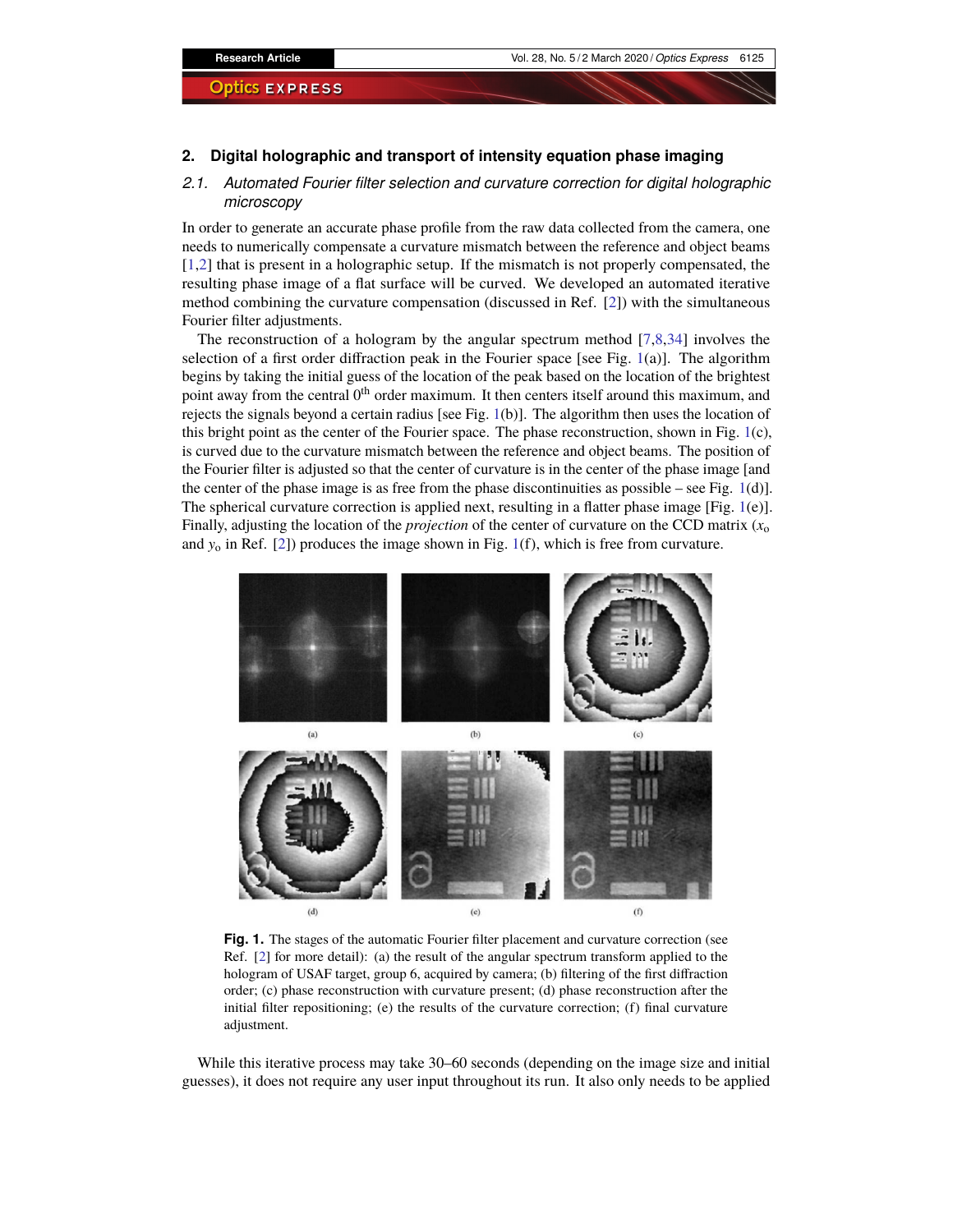once for a particular setup setting. While the curvature needs to be slightly adjusted for a different microscope objective, the most practical application for this process is to analyze larger images through the tiling of multiple smaller images. In such a case, each region of a larger field of view will have a slightly different curvature mismatch, and the smaller images can be taken sequentially and automatically adjusted for curvature. The results can be compiled into a larger full image and compared to a larger field TIE image.

#### *2.2. Transport of intensity equation phase imaging*

The TIE relates the variation of intensity *I* along the *z* axis to the gradient of the phase  $\phi$  in the transverse x-y plane through the partial differential equation

$$
\frac{\partial I(\mathbf{x}, z)}{\partial z} = -\frac{\lambda}{2\pi M} \nabla_{\mathbf{x}} \cdot [I(\mathbf{x}, z) \nabla_{\mathbf{x}} \phi(\mathbf{x}, z)],\tag{1}
$$

where  $\mathbf{x}=(x,y)$  is the coordinate in the transverse (detector) plane,  $\lambda$  is the beam's wavelength, *M* is the microscope's magnification, and ∇**<sup>x</sup>** is the gradient operator in the transverse plane.

In practice, the derivatives are estimated by finite differences, with transverse derivatives taken between pixels on the camera and the axial derivative being a finite difference of two images acquired with the system focused at axial positions  $\pm \Delta z$ , as illustrated in Fig. [2.](#page-5-0)



<span id="page-5-0"></span>**Fig. 2.** TIE microscopy performed by defocusing the system about the sample plane.

Additionally, and without loss of generality, if  $z = 0$  is taken to be the central plane about which these images are acquired, the TIE has the finite-difference form

$$
\frac{I(\mathbf{x}, \Delta z) - I(\mathbf{x}, -\Delta z)}{2\Delta z} = -\frac{\lambda}{2\pi M} \nabla_{\mathbf{x}} \cdot [I(\mathbf{x}, 0) \nabla_{\mathbf{x}} \phi(\mathbf{x}, 0)].
$$
\n(2)

In this work, this differential equation is solved through defining an auxiliary function [\[16\]](#page-11-5) whose gradient is assumed to be equal to the product of the in-focus intensity and transverse phase gradient,  $\nabla_{\mathbf{x}} \Theta = I(\mathbf{x},0) \nabla_{\mathbf{x}} \phi(\mathbf{x},0)$ . This leads to a pair of Poisson's equations

$$
\nabla_{\mathbf{x}}^2 \Theta = -\frac{2\pi M}{\lambda} \frac{I(\mathbf{x}, \Delta z) - I(\mathbf{x}, -\Delta z)}{2\Delta z},
$$
 (3)

$$
\nabla_{\mathbf{x}}^2 \phi(\mathbf{x}, 0) = \nabla_{\mathbf{x}} \cdot \left[ \frac{\nabla_{\mathbf{x}} \Theta}{I(\mathbf{x}, 0)} \right]. \tag{4}
$$

Phase is retrieved by solving these Poisson's equations through use of the fast Fourier transform (FFT) [\[20\]](#page-11-8). This has the advantage of speed over other numerical methods for directly solving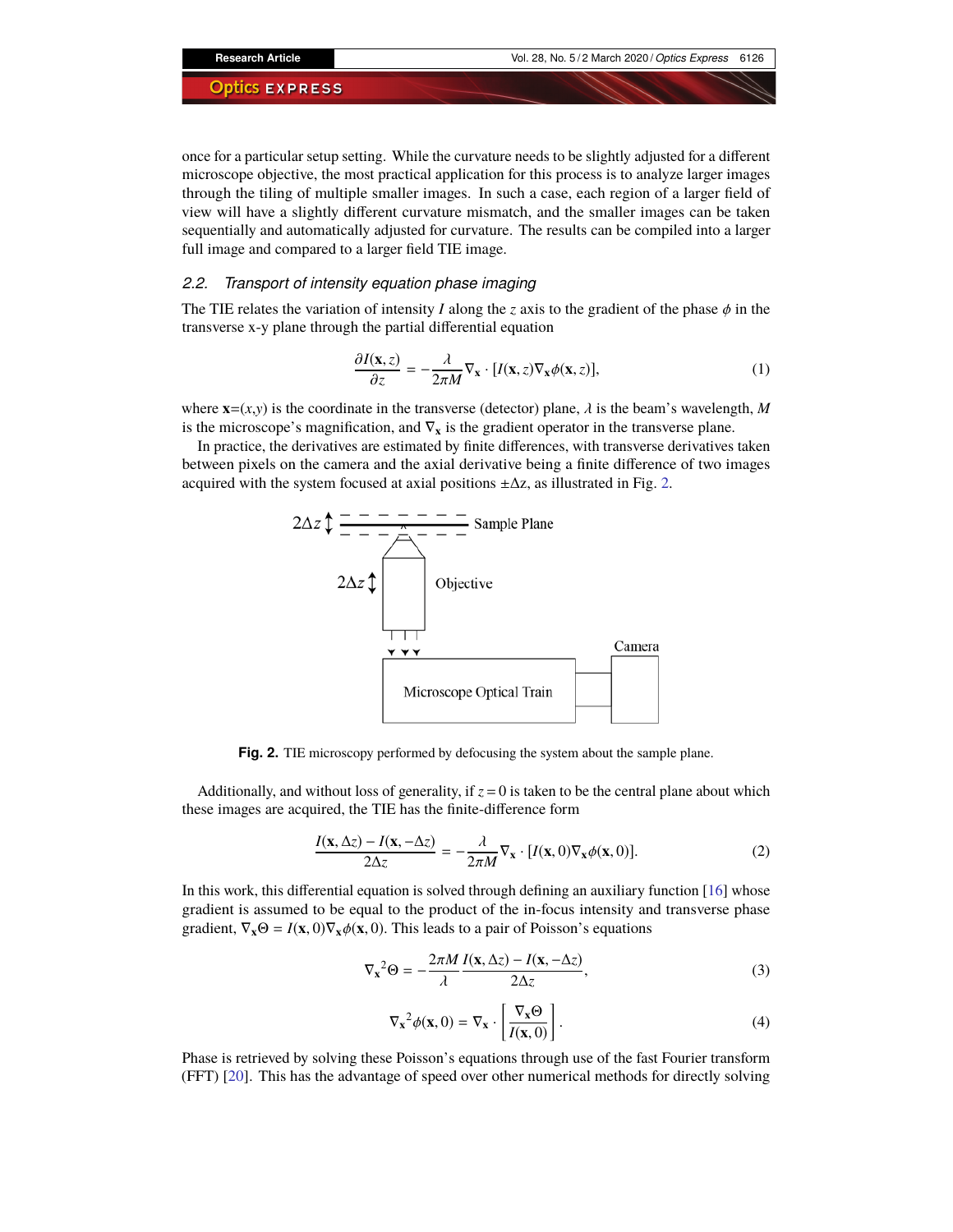Eq. (2). Note also that solving the TIE requires that the value of the phase or its normal derivative be defined on the boundary of the region of interest, and this is typically not known *a priori*. The FFT assumes periodic boundary conditions, which will hold in the case of periodic objects and work well in the case of isolated objects. For aperiodic objects with non-trivial phase structure near the edges of the region of interest, the FFT can result in large artifacts near the boundaries. This can be somewhat alleviated by periodic tiling of the measured intensities [\[35\]](#page-12-4). Methods have been proposed to measure the boundary values directly by introducing hard-edged apertures in the field of view [\[20](#page-11-8)[,36](#page-12-5)[,37\]](#page-12-6), but these require precise manufacturing, alignment and measurement.

As mentioned before, TIE is also robust under the conditions of low spatial and temporal coherence of the light source, and is compatible with most sources of illumination including LED and broadband incandescent sources, provided that mean wavelength is used in Eqs. (1) and (2) and the specimen is not strongly dispersive. The use of partially coherent light can essentially eliminate coherent diffraction noise in the reconstructed phase.

The performance of a TIE system depends strongly on the details of the illumination employed [\[27,](#page-11-14)[38](#page-12-7)[,39\]](#page-12-8). In a microscope with Kohler illumination, the shape and size of the condenser aperture controls the spatial coherence of the system, and the resolution of TIE is degraded due to blurring of the defocused images by convolution with the scaled condenser aperture function. On the other hand, the in-focus resolution is limited by the maximum spatial frequency of the sample that can be captured by the microscope objective. Larger condenser apertures improve the in-focus resolution by allowing the objective to capture higher spatial frequencies of the specimen. Varying the size of the condenser aperture therefore trades off in-focus versus defocused resolution, and since TIE relies on solving a differential equation using both in- and defocused images, the condenser aperture used must be considered carefully to optimize the reconstructed phase. For example, it has been recently demonstrated that dynamic control of the illumination can be used to combine the strengths of both large and small condenser aperture TIE imaging [\[28\]](#page-11-15). By dividing the total exposure time in half and acquiring two images with half of the exposure each, one with a large and one with a small condenser aperture, the reconstruction can produce high resolution phase reconstructions while reducing noise [\[38\]](#page-12-7). Additionally, some of the computational steps of the reconstruction can be performed optically, further reducing noise [\[39\]](#page-12-8). In order to use a single source to boost the in-focus resolution at all spatial frequencies, while not degrading the defocused resolution due to convolution with a broad condenser aperture, off-axis illumination from a single, annular aperture can be employed [\[28\]](#page-11-15). If this annular ring is chosen such that the NA of the condenser illumination is matched to the NA of the objective, the TIE resolution should be approximately twice the resolution of in-focus, coherent imaging, i.e. a minimum resolvable feature size of  $0.61\lambda/NA$ , as opposed to  $1.22\lambda/NA$ . Since swapping annuli in the condenser aperture to match each objective is not necessarily practical, similar results can be obtained by replacing the microscope's illumination system with an LED array, provided an annular set of LEDs is used to illuminate the specimen, and the angle of illumination from each LED through the objective is matched to the NA of the objective.

Finally, it is worth mentioning that the TIE has two drawbacks compared to DHM. The first is that it requires multiple images with axial scanning between the images, which takes time and precise defocus control on the order of the Rayleigh range of the objective,  $\Delta z \approx \lambda/NA^2$ .<br>In principle, if the samples were uniformly attenuating, only a single defocused image would In principle, if the samples were uniformly attenuating, only a single defocused image would be needed. However, we find that even for weakly attenuating images, the reconstructions are most robust with three acquired images (under-, over- and in-focus). Although not adopted here, this drawback can be overcome with a variety of methods to eliminate mechanical scanning in acquiring defocused images  $[21-24]$  $[21-24]$ . A second drawback is the TIE's sensitivity to lowspatial-frequency noise [\[40\]](#page-12-9). Low spatial frequency noise corresponds to large, slowly varying phase features. Since light is expected to be refracted only weakly by such features in the specimen, only very subtle changes in intensity are expected upon small defocus, and these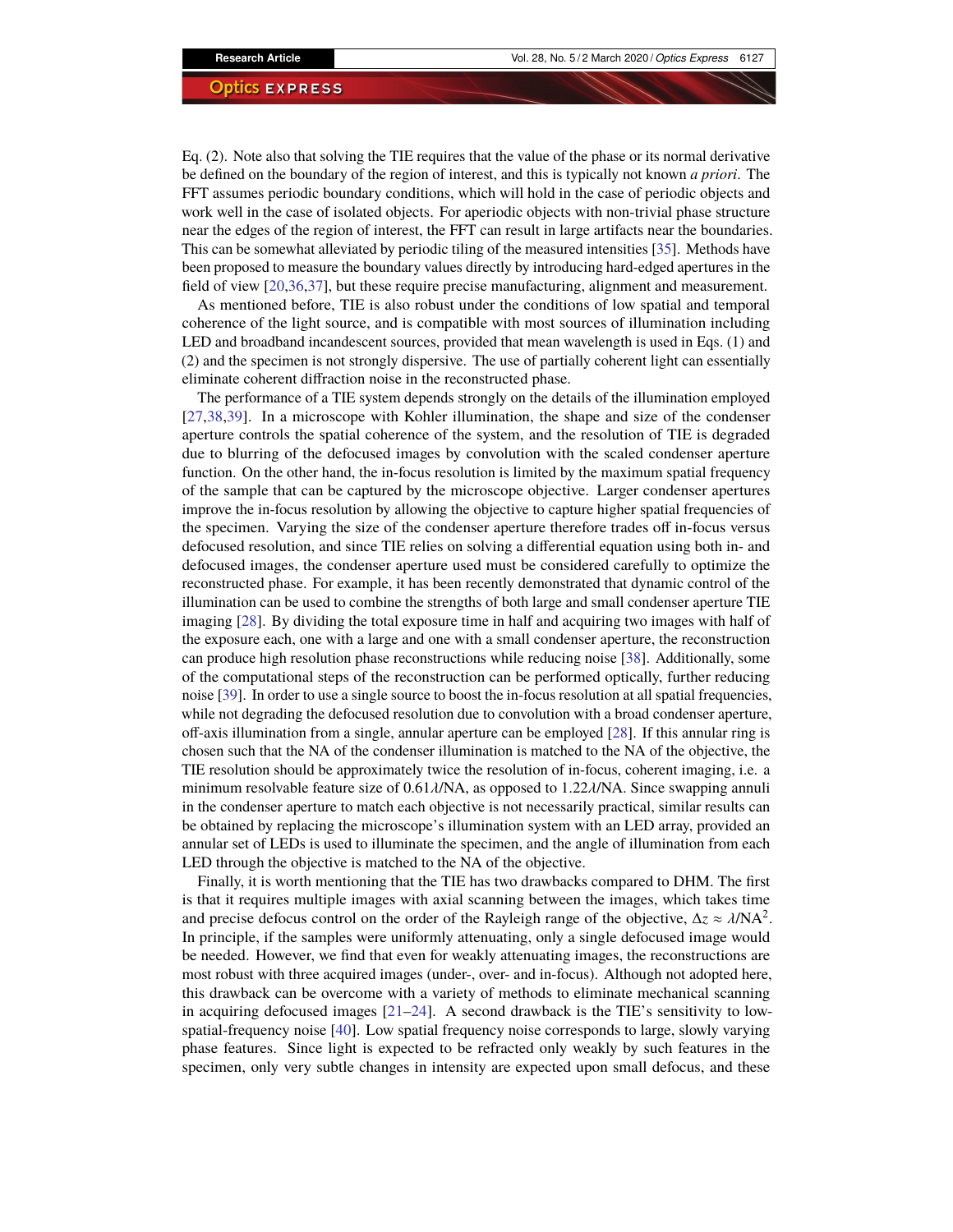changes are easily corrupted by noise. Moreover, low-spatial-frequency components of the noise in a measurement are likely to be misinterpreted by the TIE as phase signatures. TIE phase reconstructions are therefore subject to large, slowly-varying background features due to noise. Although a variety of methods have been proposed to alleviate this problem, they either rely on acquiring additional images at more defocus positions [\[41](#page-12-10)[–45\]](#page-12-11) (and thus longer and more complicated data acquisition), or on computational methods, which use assumptions on the specimen structure to preferentially eliminate noise [\[46,](#page-12-12)[47\]](#page-12-13) (which limits the class of objects that can be reconstructed). So as not to limit the applicability of our system, and to maintain rapid data acquisition, we do not use any of these noise reduction methods here.

### **3. Experimental**

Figure [3](#page-7-0) shows the combined DHM and TIE optics setup. A Thorlabs He-Ne Laser (Model HNL008R,  $\lambda$ =633 nm) was used for digital holographic measurements, and a blue LED 2D array  $(\lambda=466 \text{ nm})$  was used for TIE. For the DHM measurements, the beam splitter BS1 separated the laser light into the object and reference beams. Plano-convex lenses L1 and L2 expanded the object beam. The object beam was reflected by mirror M1 to pass through the sample. The image was built by the microscope objective OBJ1. The reference beam was reflected by M2, and expanded by L3 and L4. The object and the reference beams were recombined by the beam splitter BS2 and the interference pattern was formed on the camera. The curvature mismatch between the reference and the object beams was compensated numerically using customized in-house software.



<span id="page-7-0"></span>**Fig. 3.** Combined DHM and TIE setup (see text for details).

To perform TIE measurements, an Adafruit  $32 \times 32$  RGB LED array controlled by Arduino UNO was programmed to project modifiable illumination patterns using the blue LED sources. Light emitted by this array was passed through the sample and focused by objective lens OBJ1 onto the camera. An annular pattern of LEDs was used so that the mirror M1 did not significantly obstruct the illumination; it remained in place during TIE measurements. The objective was focused sequentially on three planes: two on either side of focus, and one in focus. The optical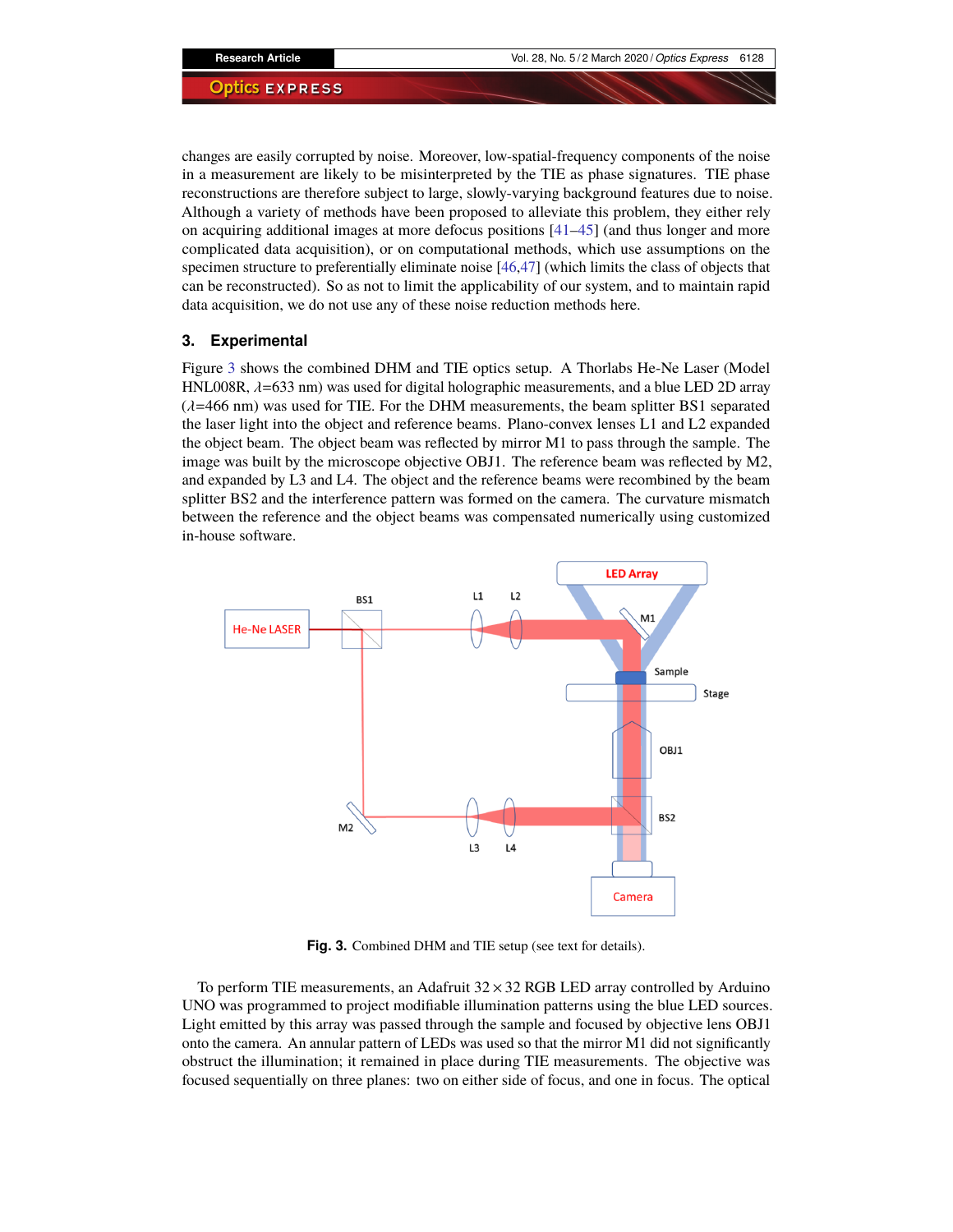train of the Olympus IX73 inverted microscope and Thorlabs CS505MU CMOS camera were used to capture images. The objective turret was equipped with a motorized motion controller, enabling the precise axial defocus positioning. In-focus, under-focused, and over-focused images were supplied to an FFT-based TIE solver in order to reconstruct the image.

### **4. Results**

As a test to quantitatively compare both DHM and TIE techniques, a sample with known properties was analyzed. A Benchmark Technologies Quantitative Phase Target  $(n = 1.52)$  with an etch depth of 100 nm [see Fig. [4\(](#page-8-0)a)] was imaged, and the phase information was reconstructed by both methods. The results of the 3D reconstruction performed by TIE can be seen in Fig. [4\(](#page-8-0)b). Here, we converted the phase into physical thickness *t* [see Eq. (5) below].



<span id="page-8-0"></span>**Fig. 4.** Comparison of a spoke target thickness measurements using DHM and TIE. The bright-field in-focus image of the spoke target is shown in (a), the TIE reconstruction of the optical thickness is shown in (b); (c) and (d) show the cross-section of the same spoke for TIE and DHM respectively.

The phase  $\phi(x)$  quantitatively depends on the wavelength of light illuminating the sample. Scaling retrieved phase by a pre-factor dependent on wavelength resulted in a quantity invariant across all wavelengths, as it relies only on the sample thickness *t*, its index of refraction *n<sup>f</sup>* , and the index of refraction of the surrounding medium  $n_0$ . The optical path difference (OPD) is

$$
OPD = \frac{\lambda}{2\pi} \phi(\mathbf{x}) = (n_f - n_o)t.
$$
\n(5)

The cross-section of the reconstructed thickness is shown for TIE in Fig. [4\(](#page-8-0)c) and DHM in Fig. [4\(](#page-8-0)d). It is not clear how uniform the thickness of each step of the phase target actually is,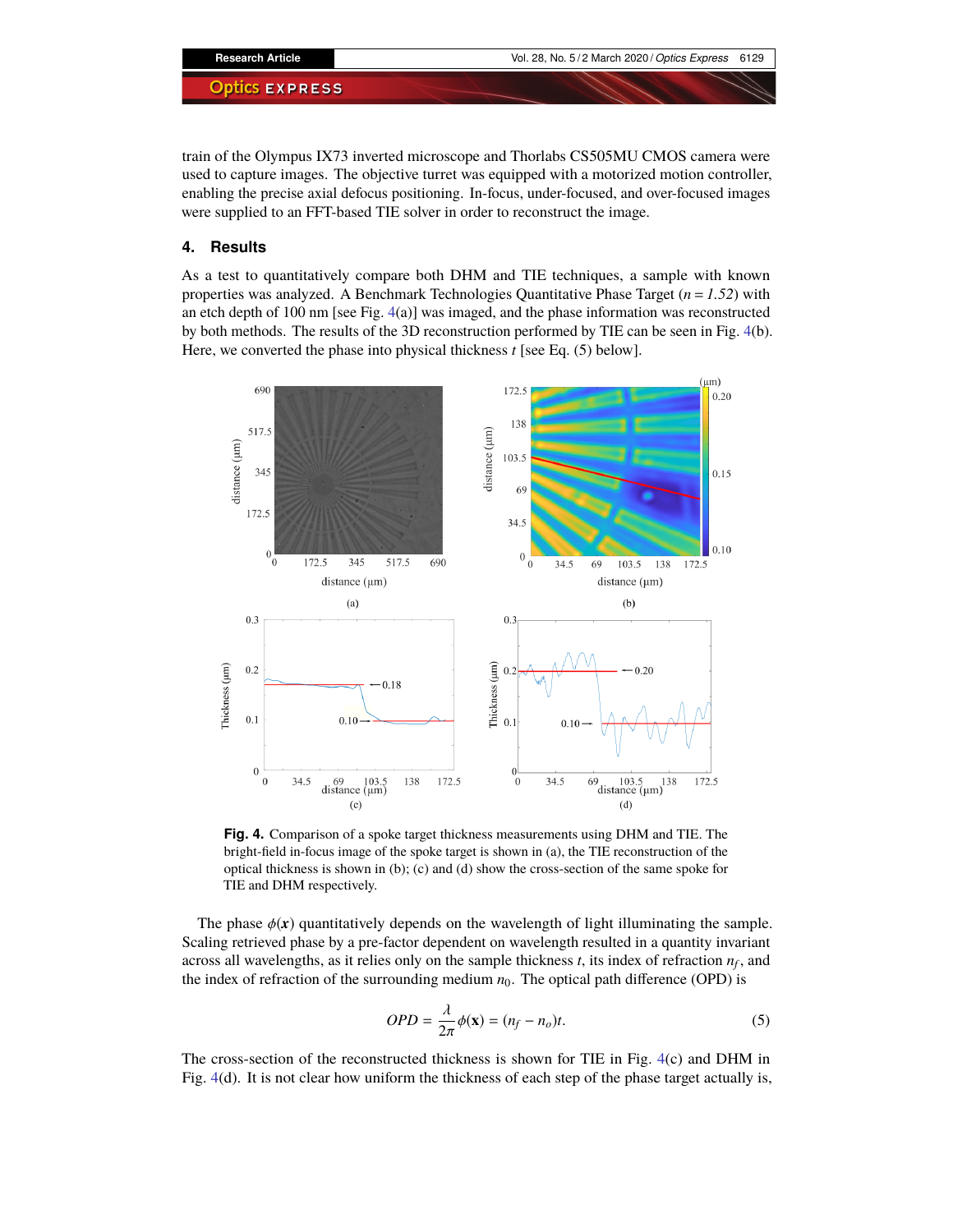as we could not measure the structure independently from DHM and TIE. The disagreement in the profile step size (0.1 micron for DHM, 0.08 micron for TIE) is well within the range of oscillations seen in DHM and the low-frequency background observed in TIE.

Next, we used DHM and TIE to evaluate the optical thickness profile of a live human epithelial cheek cell (Fig. [5\)](#page-9-0). Our combined DHM/TIE setup allowed the imaging of the same cell without the need to move the sample.



<span id="page-9-0"></span>**Fig. 5.** Comparison of a cheek cell optical thickness measurements using DHM (left-hand side) and TIE (right-hand side). The images in (a) and (b) show the off-axis view; (c) and (d) show on-axis view. Vertical axis represents optical thickness. The scale for the horizontal (x and y) axes is in pixels (pixel size is 0.17×0.17 µm<sup>2</sup> ). The cross-section shown as the *red solid horizontal* line in (c) and the *black dashed horizontal* line in (d) is plotted in (e), and the cross-section shown as the *black solid diagonal* line in (c) and the *red dashed diagonal* line in (d) is plotted in (f).

The results of the single-cell imaging are shown in Fig. [5,](#page-9-0) where 3D off-axis [Figs. [5\(](#page-9-0)a) and [5\(](#page-9-0)b)] and on-axis [Figs. [5\(](#page-9-0)c) and [5\(](#page-9-0)d)] views of the reconstructed optical thickness are shown.

Figures  $5(e)$  $5(e)$  and  $5(f)$  show two cross-sections through the reconstructed optical thickness. As can be seen, the two methods yielded quantitatively similar optical thickness profile for the cell.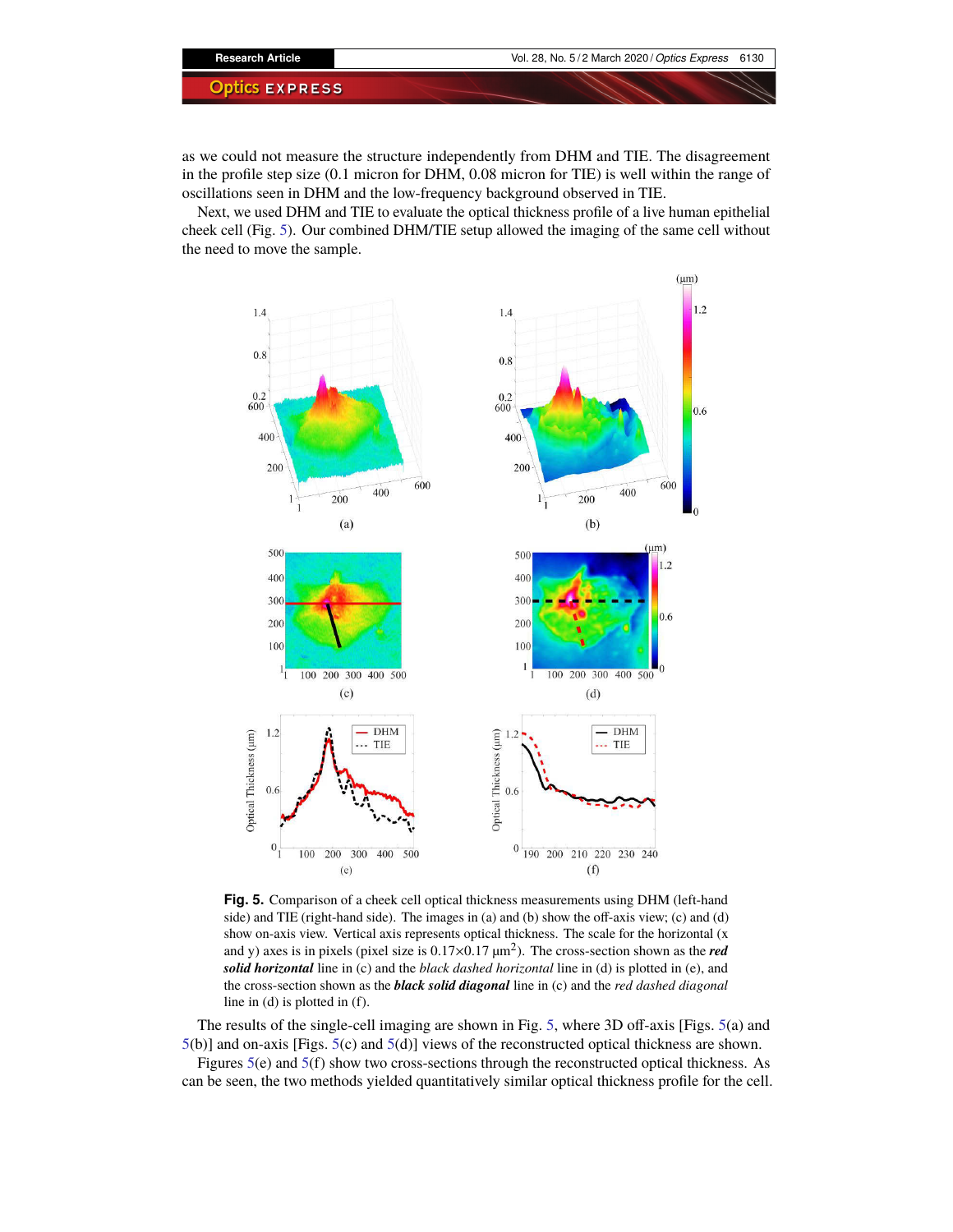The observed difference in cell profiles could be due to the fact that the cell has moved between the DHM and TIE measurements (the time to switch between sources, acquire camera frames, move the camera to the new defocus distance, etc.).

Finally, Table [1](#page-10-1) shows the RMS error between TIE and DHM phase profiles for each of the line profiles in Figs. [4](#page-8-0) and [5.](#page-9-0) Ongoing improvements to the DHM/TIE system and software will eliminate the time between DHM and TIE acquisitions, so that even measurements of rapid cellular dynamics may be compared between these two techniques.

| Sample Description          | Figure            | RMS Error $(\mu m)$ |
|-----------------------------|-------------------|---------------------|
| <b>Spoke Target</b>         | $4(c)$ and $4(f)$ | 0.04                |
| Cheek cell, horizontal line | 5(e)              | 0.14                |
| Cheek cell, vertical line   | 5(f)              | 0.09                |

<span id="page-10-1"></span>**Table 1. RMS Error between TIE and DHM**

#### **5. Conclusion**

We developed and tested a combination digital holographic microscopy (DHM) and transport of intensity (TIE) microscopic phase imaging system for 3D data acquisition. We performed the comparison between the two techniques. The use of a combined "hybrid" setup allowed the implementation of both methods in rapid succession for static targets and live cells. Quantitative agreement between methods was found in both static and live samples.

Further, we presented a method to automate the selection and positioning of the Fourier domain filter and wavefront curvature correction, simplifying the processing of DHM images. This is particularly important for handling a succession of related images (assembling a larger field of view, or a time series).

Ongoing work includes modifying the experimental setup to perform simultaneous data collection with both the DHM and TIE systems. This can be achieved using dichroic mirrors, taking advantage of the difference in illumination wavelength between the two systems. This combined system will also be used for the analysis of multiple cells and monitoring changes induced by various chemical treatments. Lastly, the availability of simultaneous DHM measurements for validation will enable us to rapidly improve the TIE reconstruction algorithms for live cells by providing an accurate reference phase for comparison.

In the future, we intend to use both DHM and TIE together, and demonstrate that TIE offers a practical tool capable of extracting cell volume from live biological specimen with minimal adjustments. Such a robust system will be used by biological scientists without specialized optical engineering training in a variety of cell imaging applications.

### **Funding**

National Institute on Drug Abuse (RO1 DA047410-01); New York State Department of Health (DOH01-C33920GG-3450000); Peter T. Rowley Breast Cancer Scientific Research Projects (C33920GG).

#### **Disclosures**

The authors declare no conflicts of interest.

#### **References**

<span id="page-10-0"></span>1. A. Khmaladze, A. Restrepo-Martínez, M. K. Kim, R. Castañeda, and A. Blandón, "Simultaneous Dual-Wavelength Reflection Digital Holography Applied to the Study of the Porous Coal Samples," [Appl. Opt.](https://doi.org/10.1364/AO.47.003203) **47**(17), 3203–3210 (2008).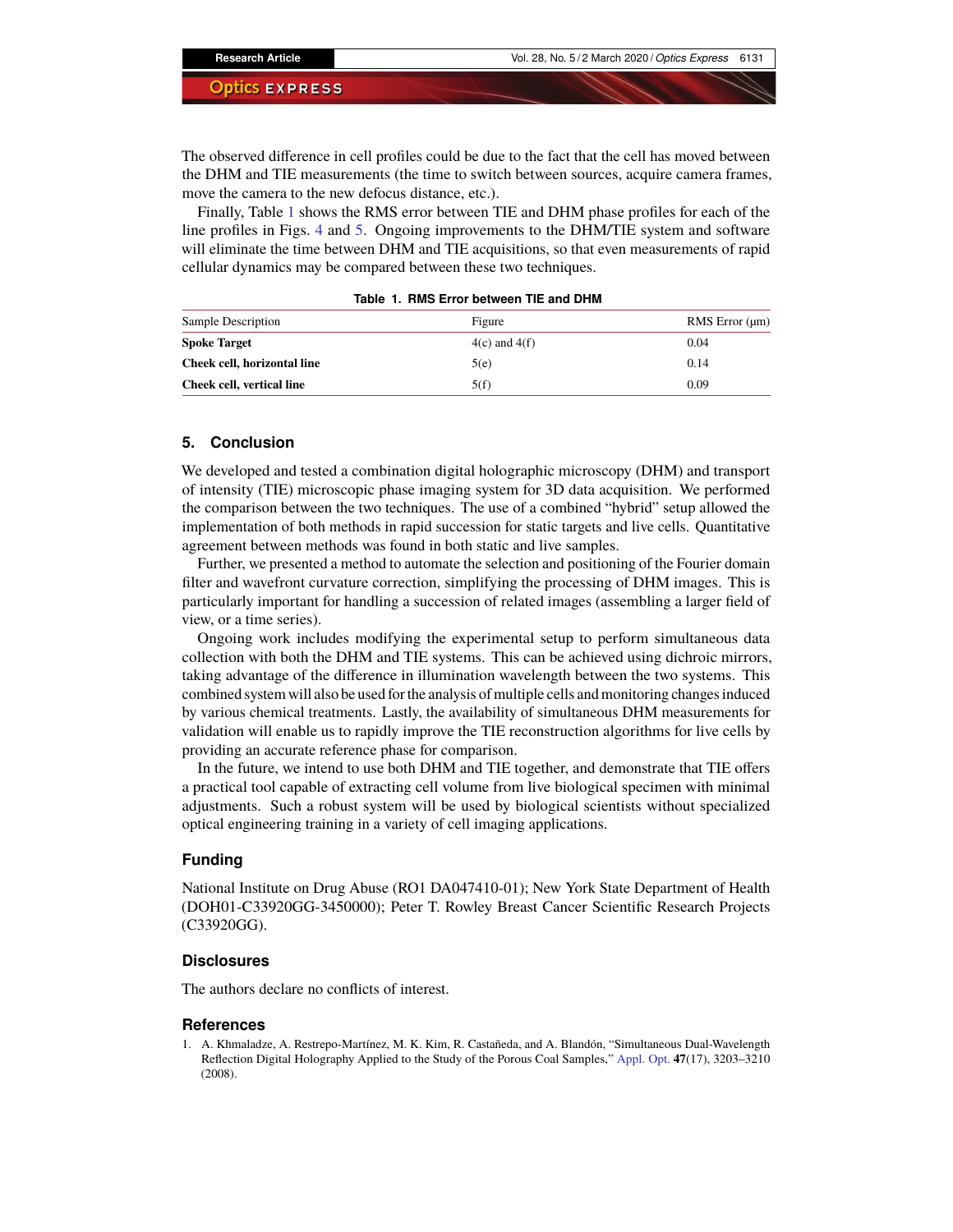- <span id="page-11-1"></span>2. A. Khmaladze, M. K. Kim, and C.-M. Lo, "Phase Imaging of Cells by Simultaneous Dual-Wavelength Reflection Digital Holography," [Opt. Express](https://doi.org/10.1364/OE.16.010900) **16**(15), 10900–10911 (2008).
- 3. A. Khmaladze, T. Epstein, and Z. Chen, "Phase Unwrapping by Varying the Reconstruction Distance in Digital Holographic Microscopy," [Opt. Lett.](https://doi.org/10.1364/OL.35.001040) **35**(7), 1040–1042 (2010).
- 4. A. Khmaladze, R. L. Matz, C. Zhang, T. Wang, M. M. Banaszak Holl, and Z. Chen, "Dual-Wavelength Linear Regression Phase Unwrapping in Three-Dimensional Microscopic Images of Cancer Cells," [Opt. Lett.](https://doi.org/10.1364/OL.36.000912) **36**(6), 912–914 (2011).
- 5. A. Khmaladze, R. L. Matz, J. Jasensky, E. Seeley, M. M. Banaszak Holl, and Z. Chen, "Dual-Wavelength Digital Holographic Imaging with Phase Background Subtraction," [Opt. Eng.](https://doi.org/10.1117/1.OE.51.5.055801) **51**(5), 055801 (2012).
- 6. A. Khmaladze, R. L. Matz, T. Epstein, J. Jasensky, M. M. Banaszak Holl, and Z. Chen, "Cell Volume Changes During Apoptosis Monitored in Real Time Using Digital Holographic Microscopy," [J. Struct. Biol.](https://doi.org/10.1016/j.jsb.2012.03.008) **178**(3), 270–278 (2012).
- <span id="page-11-17"></span>7. A. Sharikova, E. Quaye, J. Y. Park, M. C. Maloney, H. Desta, R. Thiyagarajan, K. L. Seldeen, N. U. Parikh, P. Sandhu, A. Khmaladze, B. R. Troen, S. A. Schwartz, and S. D. Mahajan, "Methamphetamine Induces Apoptosis of Microglia via the Intrinsic Mitochondrial-Dependent Pathway," [J. Neuroimmune Pharmacol.](https://doi.org/10.1007/s11481-018-9787-4) **13**(3), 396–411 (2018).
- <span id="page-11-0"></span>8. L. Y. D'Brant, H. Desta, T. C. Khoo, A. Sharikova, S. D. Mahajan, and A. Khmaladze, "Methamphetamine-induced apoptosis in glial cells examined under marker-free imaging modalities," [J. Biomed. Opt.](https://doi.org/10.1117/1.JBO.24.4.046503) **24**(4), 046503 (2019).
- <span id="page-11-2"></span>9. P. Ferraro, S. De Nicola, A. Finizio, G. Coppola, S. Grilli, C. Magro, and G. Pierattini, "Compensation of the inherent wave front curvature in digital holographic coherent microscopy for quantitative phase-contrast imaging," [Appl. Opt.](https://doi.org/10.1364/AO.42.001938) **42**(11), 1938–1946 (2003).
- 10. T. Colomb, E. Cuche, F. Charrière, J. Kühn, N. Aspert, F. Montfort, P. Marquet, and C. Depeursinge, "Automatic procedure for aberration compensation in digital holographic microscopy and applications to specimen shape compensation," [Appl. Opt.](https://doi.org/10.1364/AO.45.000851) **45**(5), 851–863 (2006).
- 11. T. Colomb, F. Montfort, J. Kühn, N. Aspert, E. Cuche, A. Marian, F. Charrière, S. Bourquin, P. Marquet, and C. Depeursinge, "Numerical parametric lens for shifting, magnification, and complete aberration compensation in digital holographic microscopy," [J. Opt. Soc. Am. A](https://doi.org/10.1364/JOSAA.23.003177) **23**(12), 3177–3190 (2006).
- 12. F. Montfort, F. Charrière, T. Colomb, E. Cuche, P. Marquet, and C. Depeursinge, "Purely numerical compensation for microscope objective phase curvature in digital holographic microscopy: influence of digital phase mask position," [J.](https://doi.org/10.1364/JOSAA.23.002944) [Opt. Soc. Am. A](https://doi.org/10.1364/JOSAA.23.002944) **23**(11), 2944–2953 (2006).
- 13. E. Cuche, P. Marquet, and C. Depeursinge, "Simultaneous amplitude-contrast and quantitative phase-contrast microscopy by numerical reconstruction of Fresnel off-axis holograms," [Appl. Opt.](https://doi.org/10.1364/AO.38.006994) **38**(34), 6994–7001 (1999).
- <span id="page-11-3"></span>14. J. Min, B. Yao, P. Gao, B. Ma, S. Yan, F. Peng, J. Zheng, T. Ye, and R. Rupp, "Wave-front curvature compensation of polarization phase-shifting digital holography," [Optik](https://doi.org/10.1016/j.ijleo.2011.09.018) **123**(17), 1525–1529 (2012).
- <span id="page-11-4"></span>15. T. C. Khoo, A. Sharikova, and A. Khmaladze, "Dual wavelength digital holographic imaging of layered structures," [Opt. Commun.](https://doi.org/10.1016/j.optcom.2019.124793) **458**, 124793 (2020).
- <span id="page-11-5"></span>16. M. R. Teague, "Deterministic phase retrieval: a green's function solution," [J. Opt. Soc. Am.](https://doi.org/10.1364/JOSA.73.001434) **73**(11), 1434–1441 (1983).
- 17. N. Streibl, "Phase imaging by the transport equation of intensity," [Opt. Commun.](https://doi.org/10.1016/0030-4018(84)90079-8) **49**(1), 6–10 (1984).
- <span id="page-11-6"></span>18. A. Barty, K. A. Nugent, D. M. Paganin, and A. Roberts, "Quantitative Optical Phase Microscopy," [Opt. Lett.](https://doi.org/10.1364/OL.23.000817) **23**(11), 817–819 (1998).
- <span id="page-11-7"></span>19. T. E. Gureyev, Y. I. Nesterets, D. M. Paganin, A. Pogany, and S. W. Wilkins, "Linear Algorithms for Phase Retrieval in the Fresnel Region. 2. Partially Coherent Illumination," [Opt. Commun.](https://doi.org/10.1016/j.optcom.2005.09.072) **259**(2), 569–580 (2006).
- <span id="page-11-8"></span>20. T. E. Gureyev and K. A. Nugent, "Phase retrieval with the transport-of-intensity equation II. Orthogonal series solution for nonuniform illumination," [J. Opt. Soc. Am. A](https://doi.org/10.1364/JOSAA.13.001670) **13**(8), 1670–1682 (1996).
- <span id="page-11-9"></span>21. C. Zuo, Q. Chen, W. Qu, and A. Asundi, "Noninterferometric single-shot quantitative phase microscopy," [Opt. Lett.](https://doi.org/10.1364/OL.38.003538) **38**(18), 3538–3541 (2013).
- <span id="page-11-10"></span>22. X. Tian, W. Yu, X. Meng, A. Sun, L. Xue, C. Liu, and S. Wang, "Real-time quantitative phase imaging based on transport of intensity equation with dual simultaneously recorded field of view," [Opt. Lett.](https://doi.org/10.1364/OL.41.001427) **41**(7), 1427–1430 (2016).
- <span id="page-11-11"></span>23. W. Yu, X. Tian, X. He, X. Song, L. Xue, C. Liu, and S. Wang, "Real time quantitative phase microscopy based on single-shot transport of intensity equation (ssTIE) method," [Appl. Phys. Lett.](https://doi.org/10.1063/1.4961383) **109**(7), 071112 (2016).
- <span id="page-11-12"></span>24. C. Zuo, Q. Chen, W. Qu, and A. Asundi, "High-speed transport-of-intensity phase microscopy with an electrically tunable lens," [Opt. Express](https://doi.org/10.1364/OE.21.024060) **21**(20), 24060–24075 (2013).
- <span id="page-11-13"></span>25. J. C. Petruccelli, L. Tian, and G. Barbastathis, "The transport of intensity equation for optical path length recovery using partially coherent illumination," [Opt. Express](https://doi.org/10.1364/OE.21.014430) **21**(12), 14430–14441 (2013).
- 26. T. E. Gureyev, A. Roberts, and K. A. Nugent, "Phase retrieval with the transport-of-intensity equation: matrix solution with use of Zernike polynomials," [J. Opt. Soc. Am. A](https://doi.org/10.1364/JOSAA.12.001932) **12**(9), 1932–1941 (1995).
- <span id="page-11-14"></span>27. A. M. Zysk, R. W. Schoonover, P. S. Carney, and M. A. Anastasio, "Transport of intensity and spectrum for partially coherent fields," [Opt. Lett.](https://doi.org/10.1364/OL.35.002239) **35**(13), 2239–2241 (2010).
- <span id="page-11-15"></span>28. C. Zuo, J. Sun, J. Li, J. Zhang, A. Asundi, and Q. Chen, "High-resolution transport-of-intensity quantitative phase microscopy with annular illumination," [Sci. Rep.](https://doi.org/10.1038/s41598-017-06837-1) **7**(1), 7654 (2017).
- <span id="page-11-16"></span>29. S. S. Kou, L. Waller, G. Barbastathis, P. Marquet, C. Depeursinge, and C. J. R. Sheppard, "Quantitative phase restoration by direct inversion using the optical transfer function," [Opt. Lett.](https://doi.org/10.1364/OL.36.002671) **36**(14), 2671–2673 (2011).
- 30. P. K. Poola and R. John, "Label-free nanoscale characterization of red blood cell structure and dynamics using single-shot transport of intensity equation," [J. Biomed. Opt.](https://doi.org/10.1117/1.JBO.22.10.106001) **22**(10), 106001 (2017).